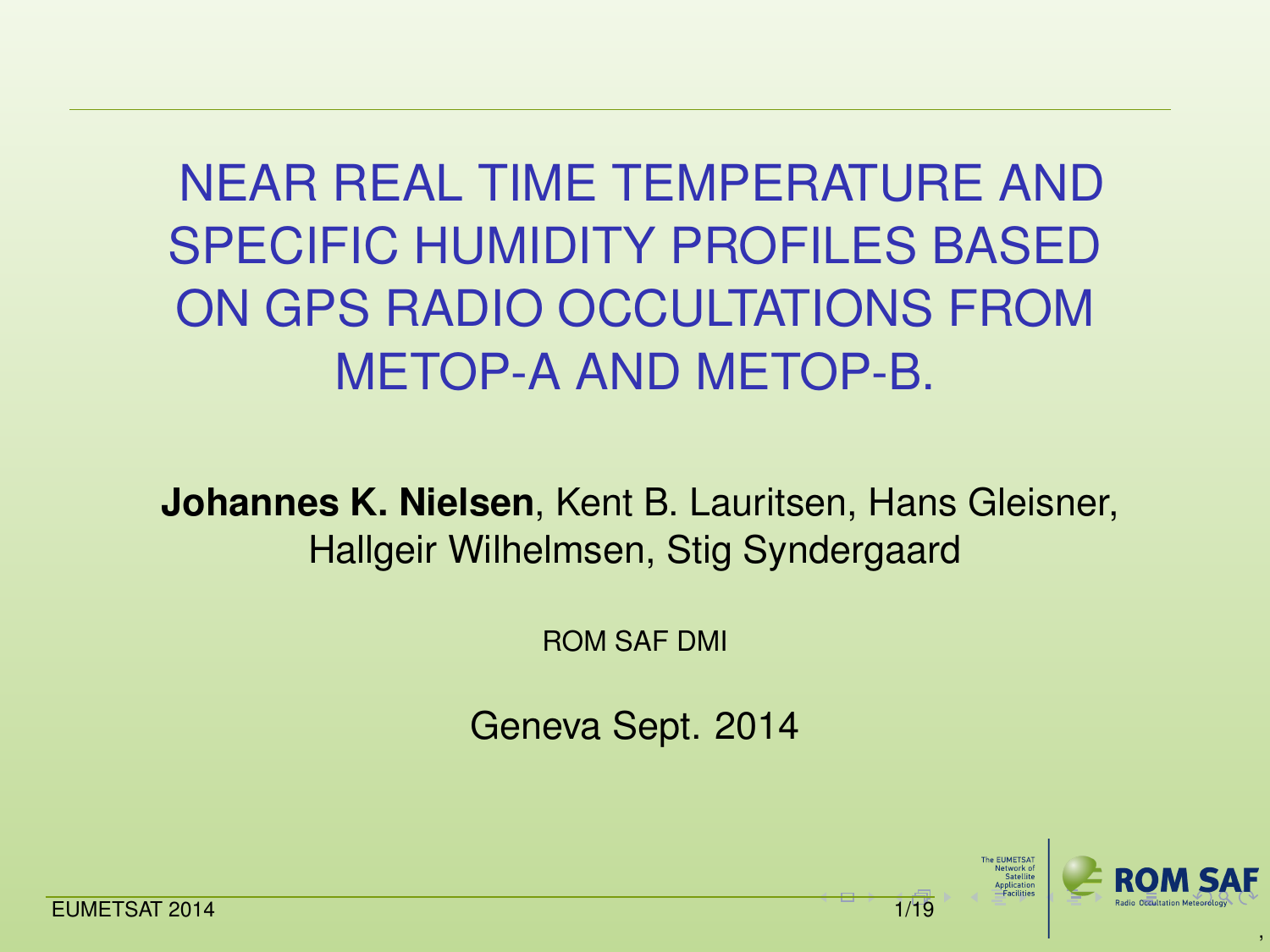[Introduction to RO](#page-2-0)

[ROM SAF 1D-Var overview.](#page-4-0)

**[Configuration](#page-9-0)** 

**B**/**O** [tuning](#page-12-0)

[Applications of Level 2 RO data?](#page-15-0)

**[Summary](#page-17-0)** 

The EUNETSAT<br>Network of<br>Satellite<br>Application<br>—Facilities



<span id="page-1-0"></span>,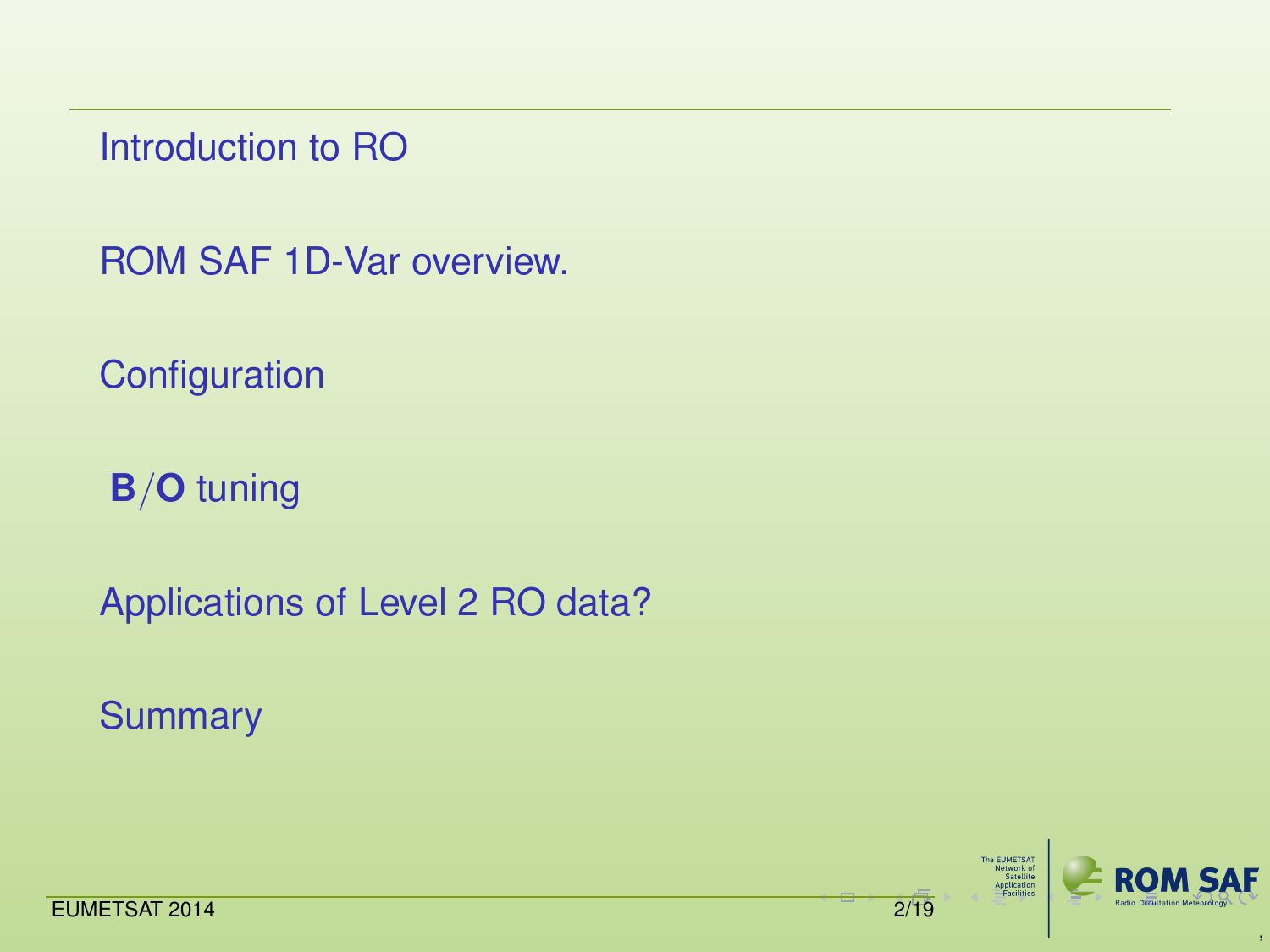

### [Introduction to RO](#page-2-0)

The EUNETSAT<br>Network of<br>Satellite<br>Application<br>—Facilities



<span id="page-2-0"></span>,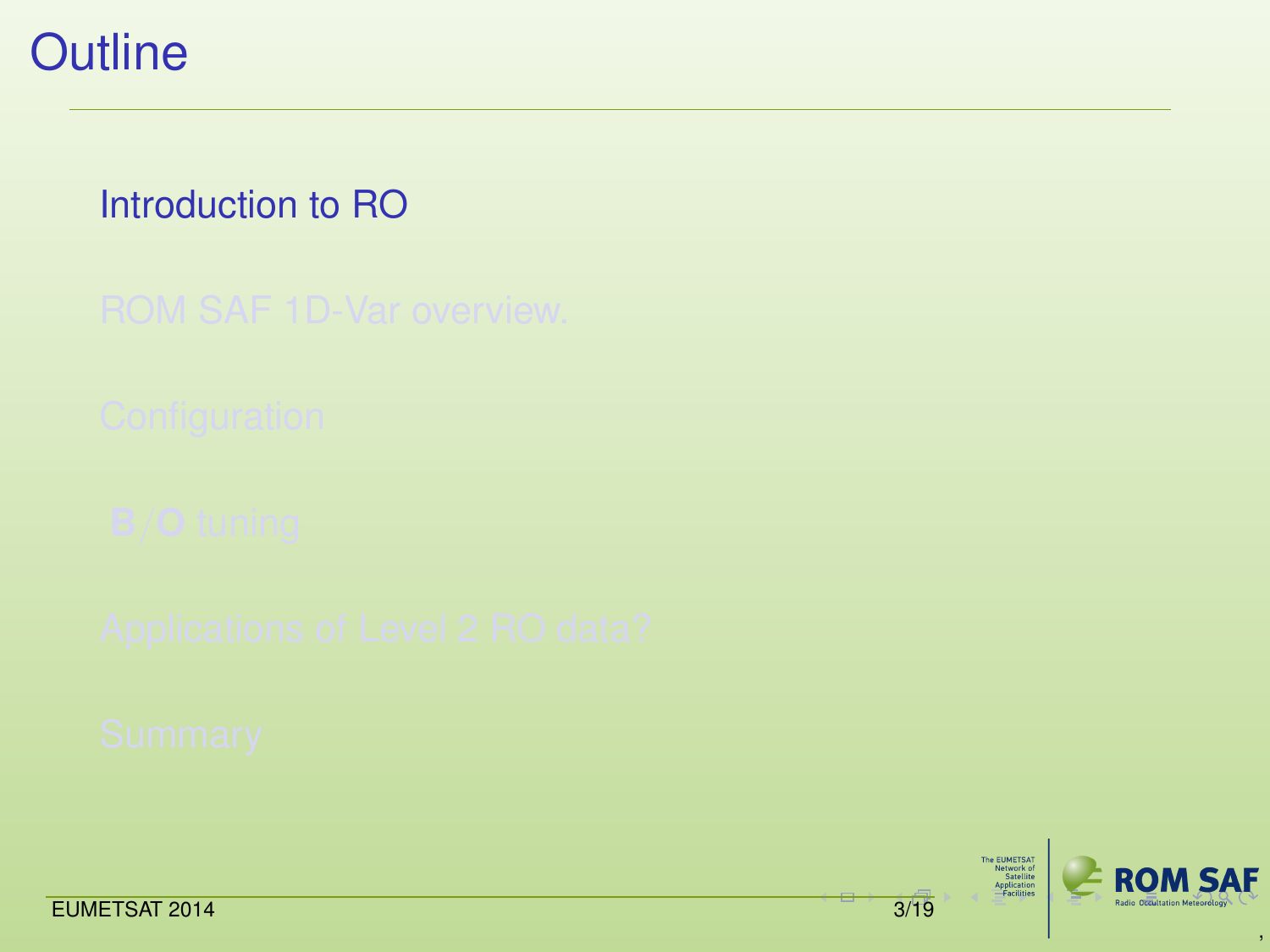# Introduction to RO



- $\blacktriangleright$  Global coverage
- $\blacktriangleright$  Vertical resolution  $<$  250 m
- $\blacktriangleright$  Horizontal resolution  $<$  300 km
- $\blacktriangleright$  Calibration free
- $\blacktriangleright$  Proven useful in NWP



 $N = k_1 \frac{P_{\text{dry air}}}{T} + k_3 \frac{P_{\text{water}}}{T^2}$ 





<span id="page-3-0"></span>,

*T*<sup>2</sup>

**EUMETSAT 2014** [4](#page-2-0)[/19](#page-3-0)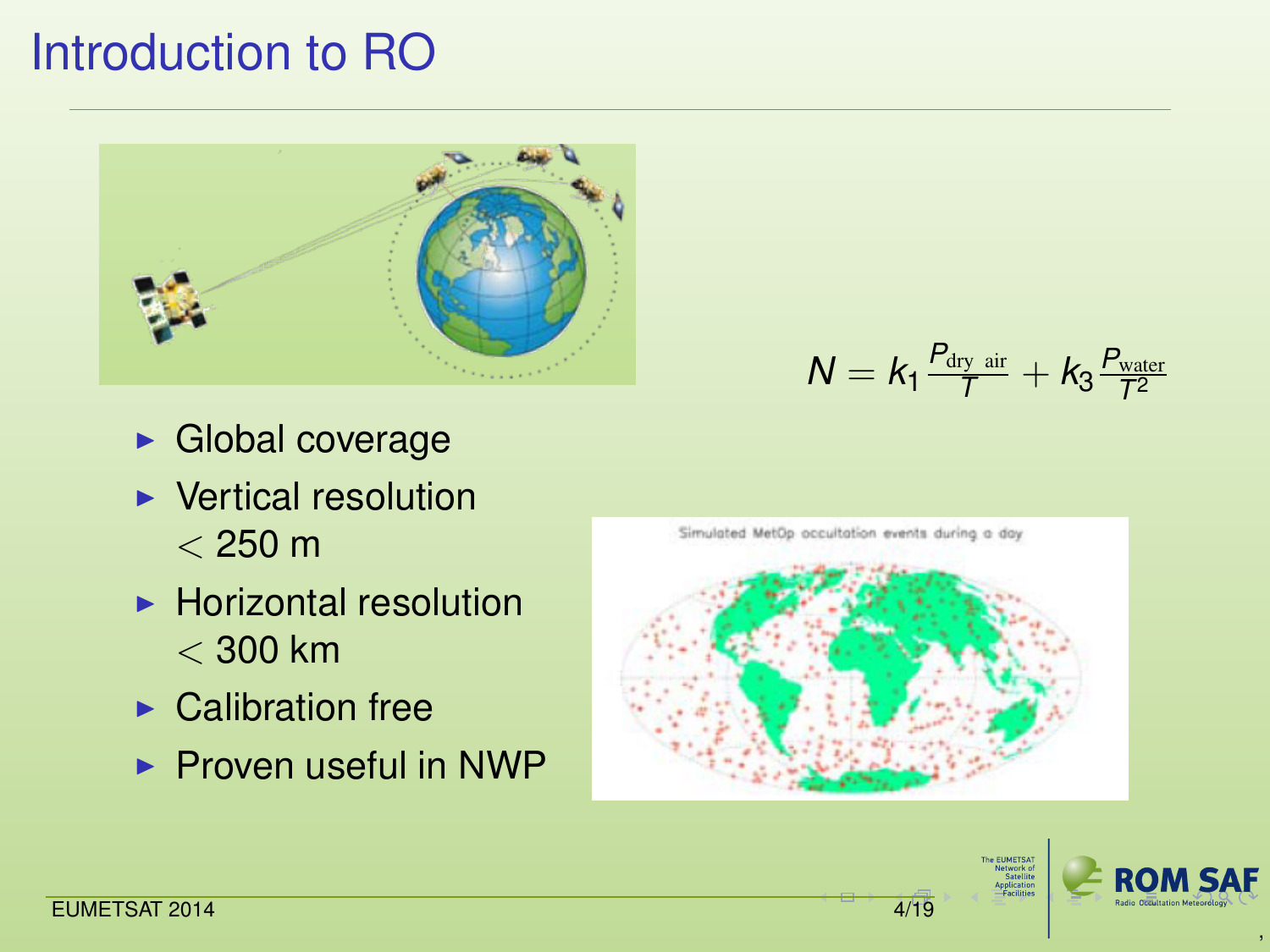**Outline** 

[ROM SAF 1D-Var overview.](#page-4-0)

The EUNETSAT<br>Network of<br>Satellite<br>Application<br>—Facilities



<span id="page-4-0"></span>,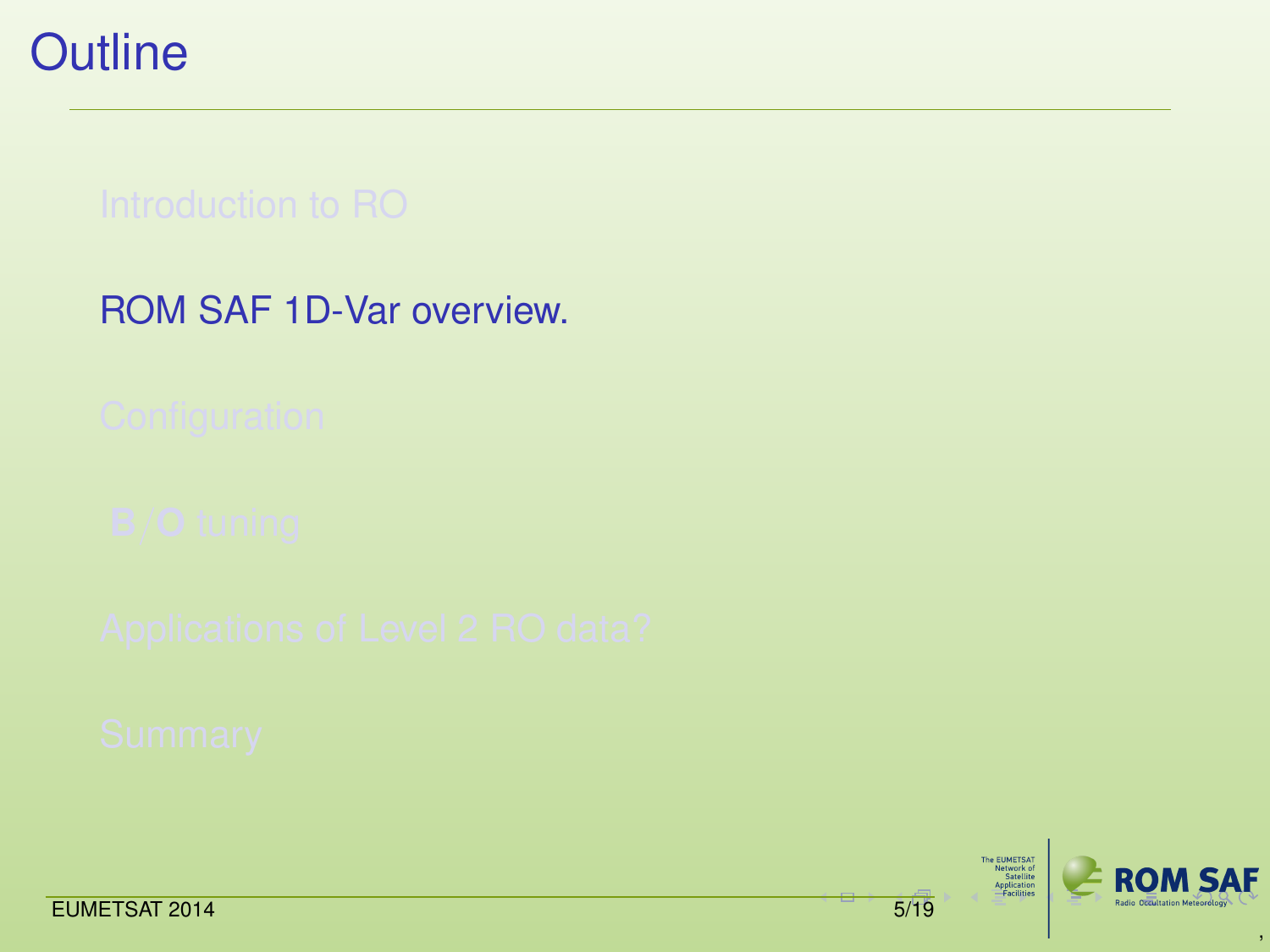## ROM SAF Level2b activities



<span id="page-5-0"></span>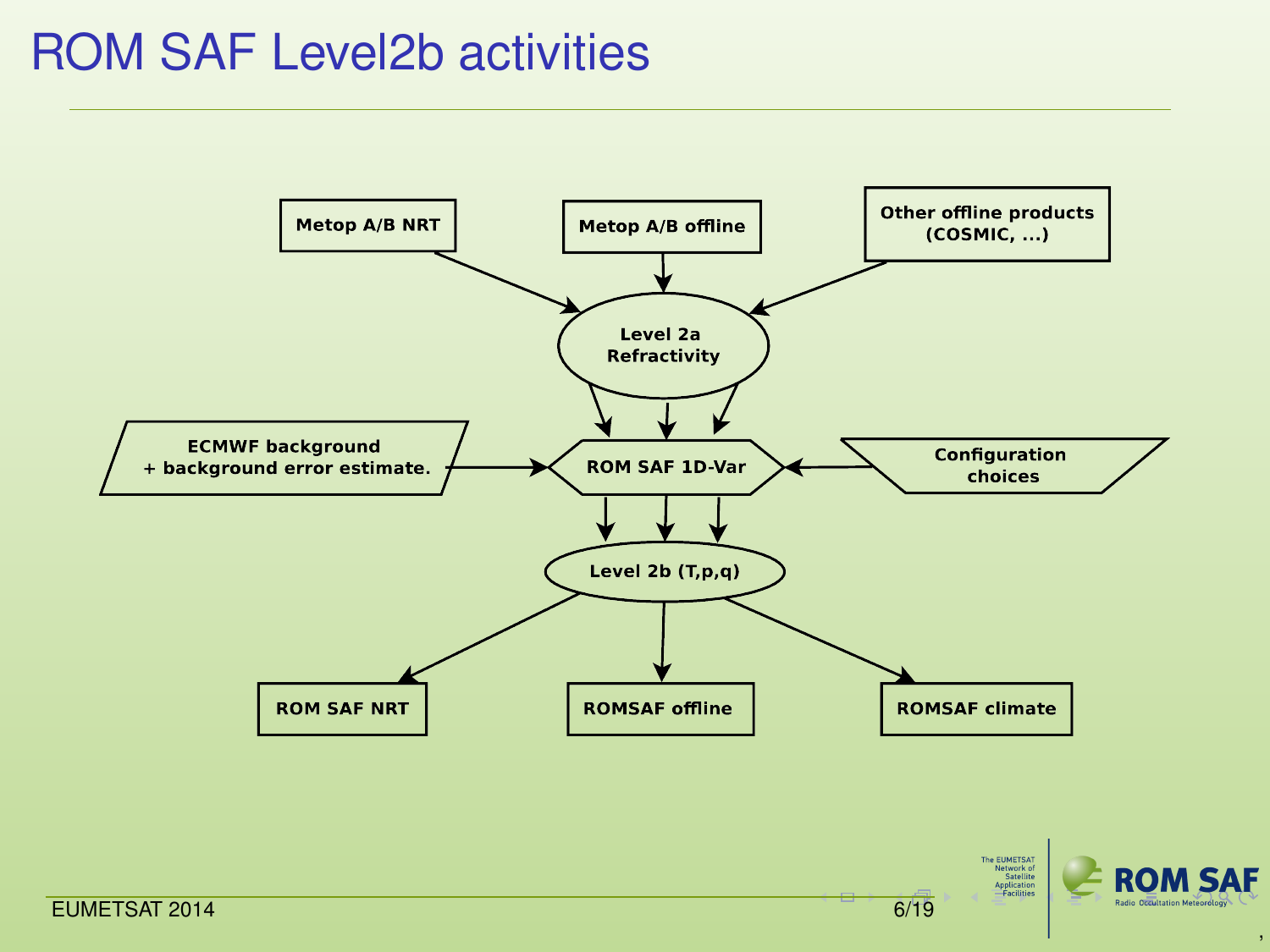# ROM SAF Level 2b current status

### **NRT**

 $\blacktriangleright$  1D-Var version 2.6.2 operational from August 2014. GTS, EUMETCAST and www.romsaf.org. Delay  $\approx$  1 hour. - More about RO 1D-Var in a few minutes!

**Offline** 

 $\blacktriangleright$  Under development.

**Climate** 

<span id="page-6-0"></span> $\triangleright$  COSMIC data are currently processed operationally and disseminated through gridded (Level 3) climate products. For more details about the ROM SAF and its climate products please attend poster #2.11 by Kent Lauritsen.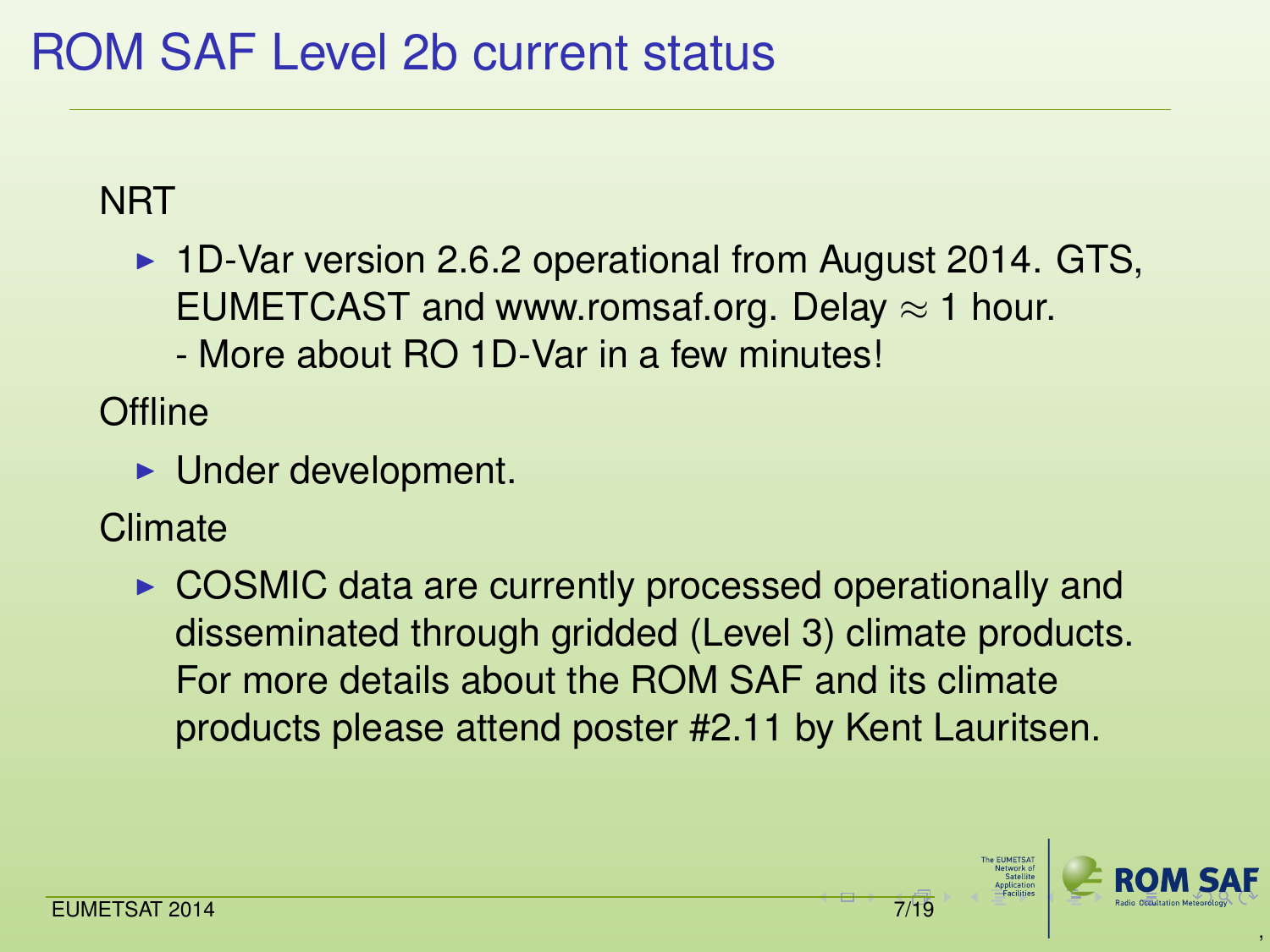## Example of retrieved T/q profiles (1D-Var)





The EUNETSAT<br>Network of<br>Satellite Application



<span id="page-7-0"></span>,

EUMETSAT 2014 **8[/19](#page-7-0)**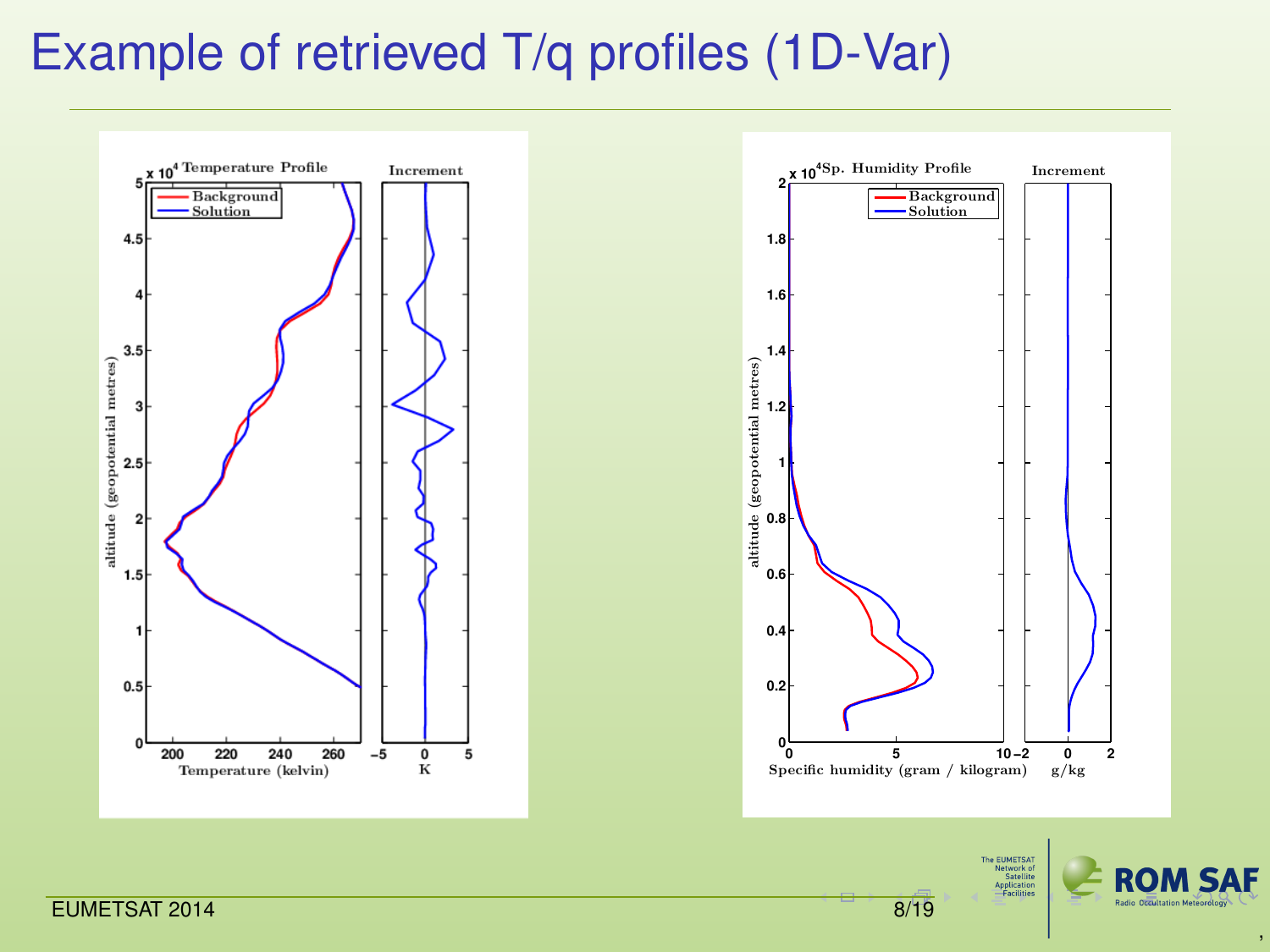# Error estimates of retrieved T/q profiles (1D-Var)

<span id="page-8-0"></span>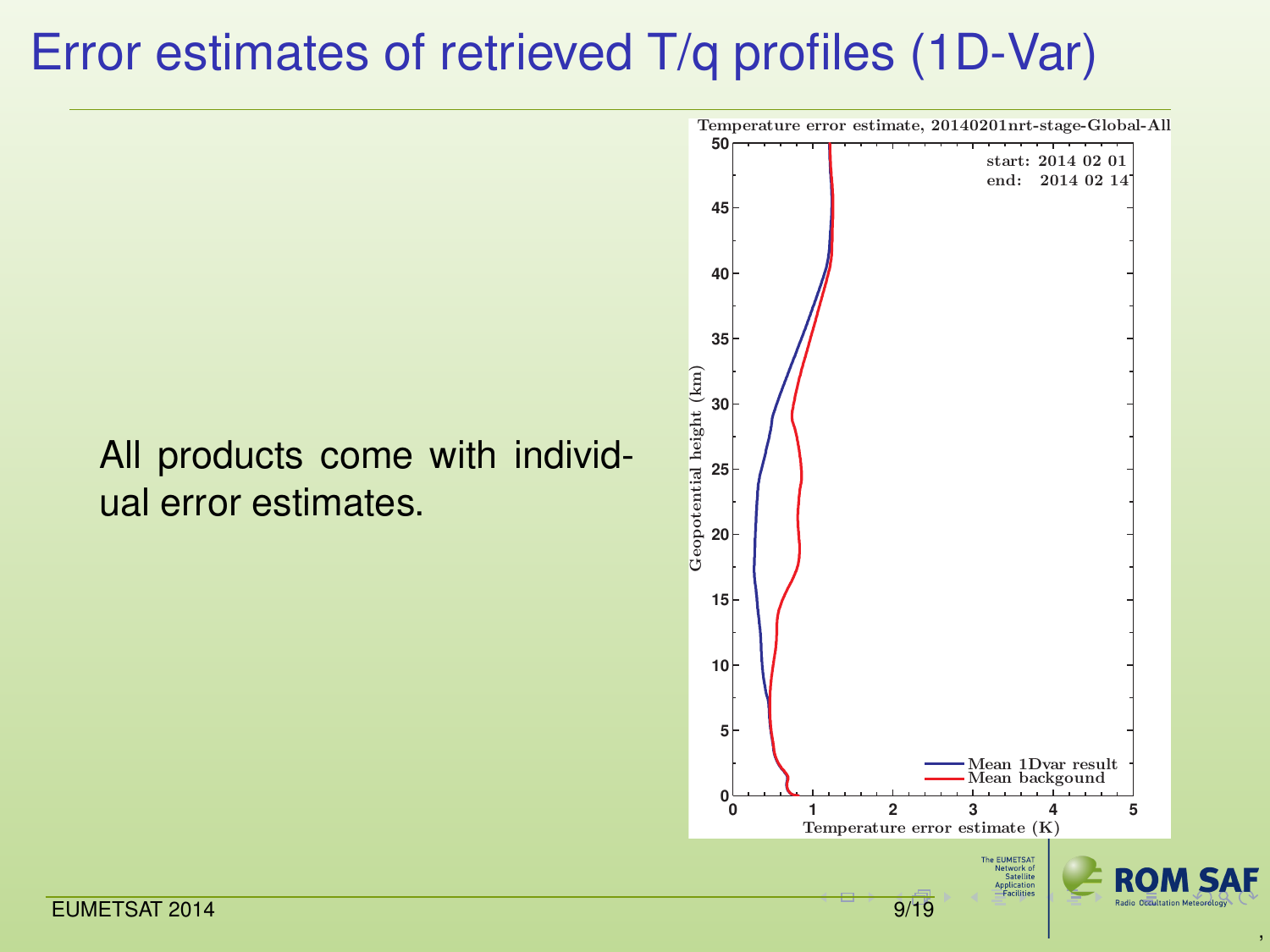**[Configuration](#page-9-0)** 

The EUNETSAT<br>Network of<br>Satellite<br>Application<br>—Facilities



<span id="page-9-0"></span>,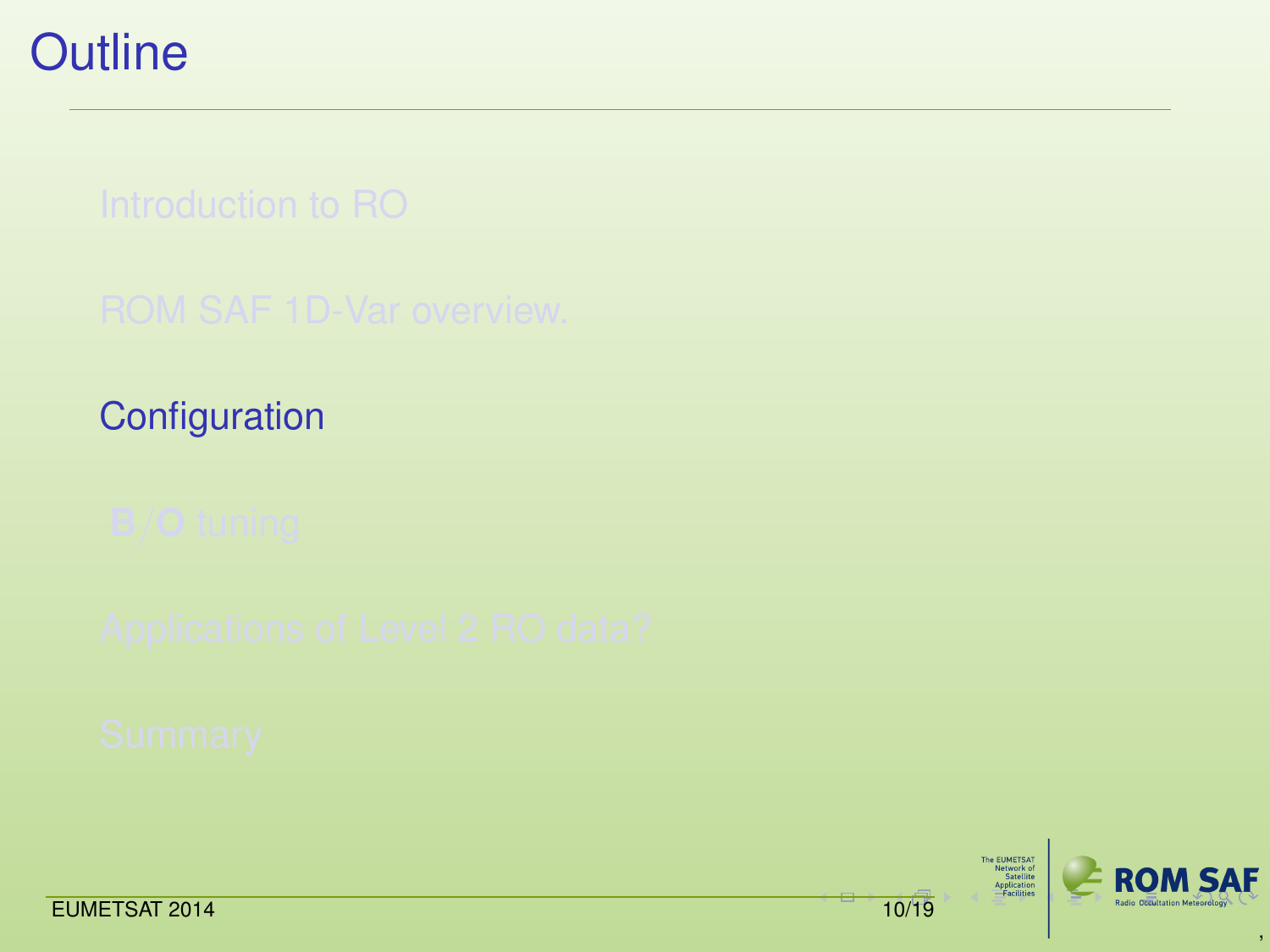# 1D-Var configuration

$$
J(\mathbf{x}) = \frac{1}{2}(\mathbf{x} - \mathbf{x}^b)^T \mathbf{B}^{-1}(\mathbf{x} - \mathbf{x}^b) + \frac{1}{2}(\mathbf{y}^o - \mathbf{H}(\mathbf{x}))^T \mathbf{O}^{-1}(\mathbf{y}^o - \mathbf{H}(\mathbf{x}))
$$

### where  $x = (\mathbf{T}; \mathbf{q}; p)$

- ▶ Observation covariance **O**. Stdv. 2% enhanced below background tropopause. Correlation 1/*e*-length 3 km.
- $\triangleright$  Background covariance provided by ECMWF. Fixed temperature uncertainty and fixed relative humidity uncertainty.
- $\triangleright$  Currently 137 state vector levels.
- **►** Logarithmic representation of *q*, *p* (also prevents  $q < 0$ )
- <span id="page-10-0"></span> $\triangleright$  For current NRT: 8 km geo-potential height cut off, due to closed loop sampling and geometric optics. -To be upgraded in 2015.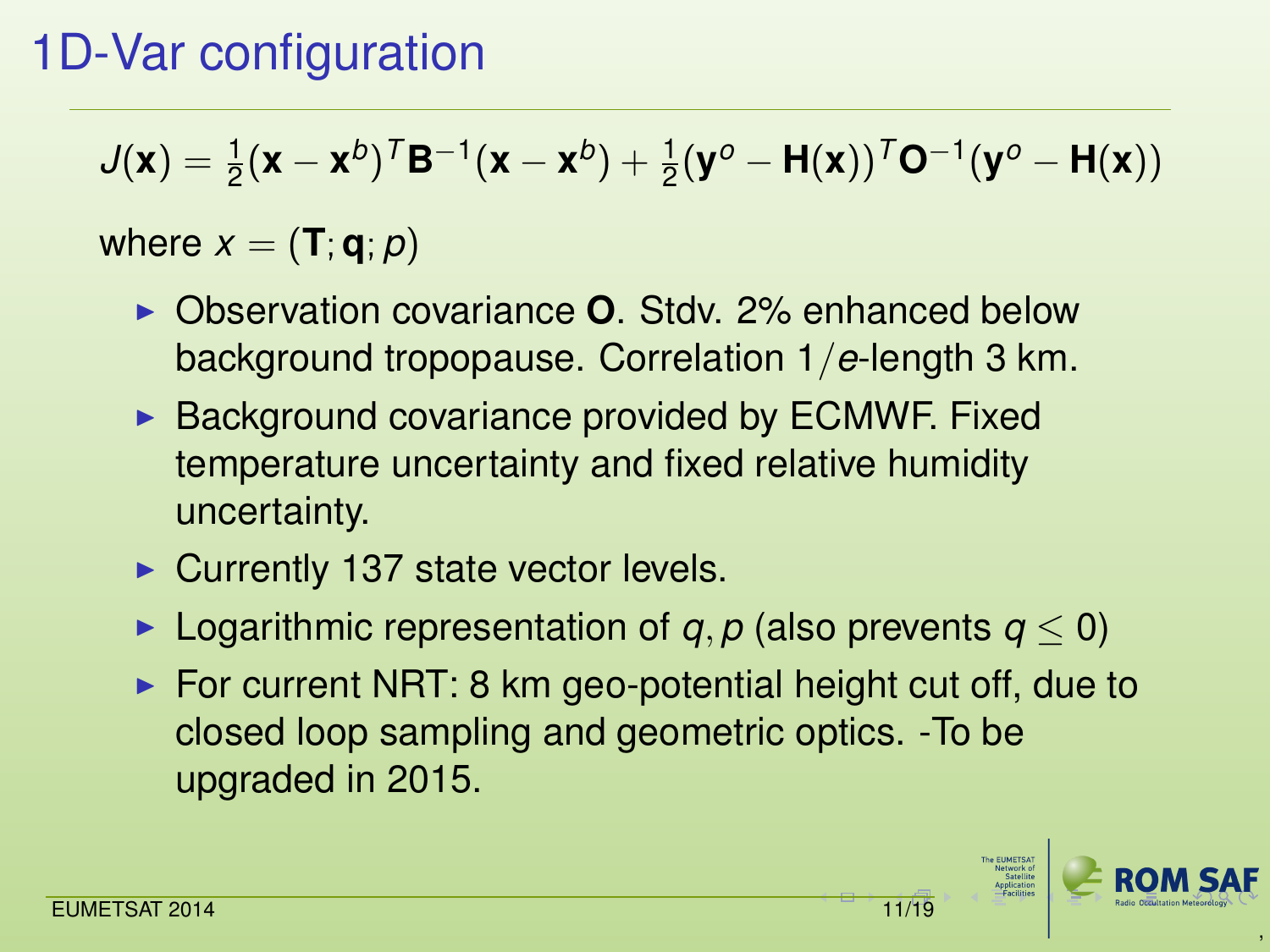# Uncertainty reduction

<span id="page-11-0"></span>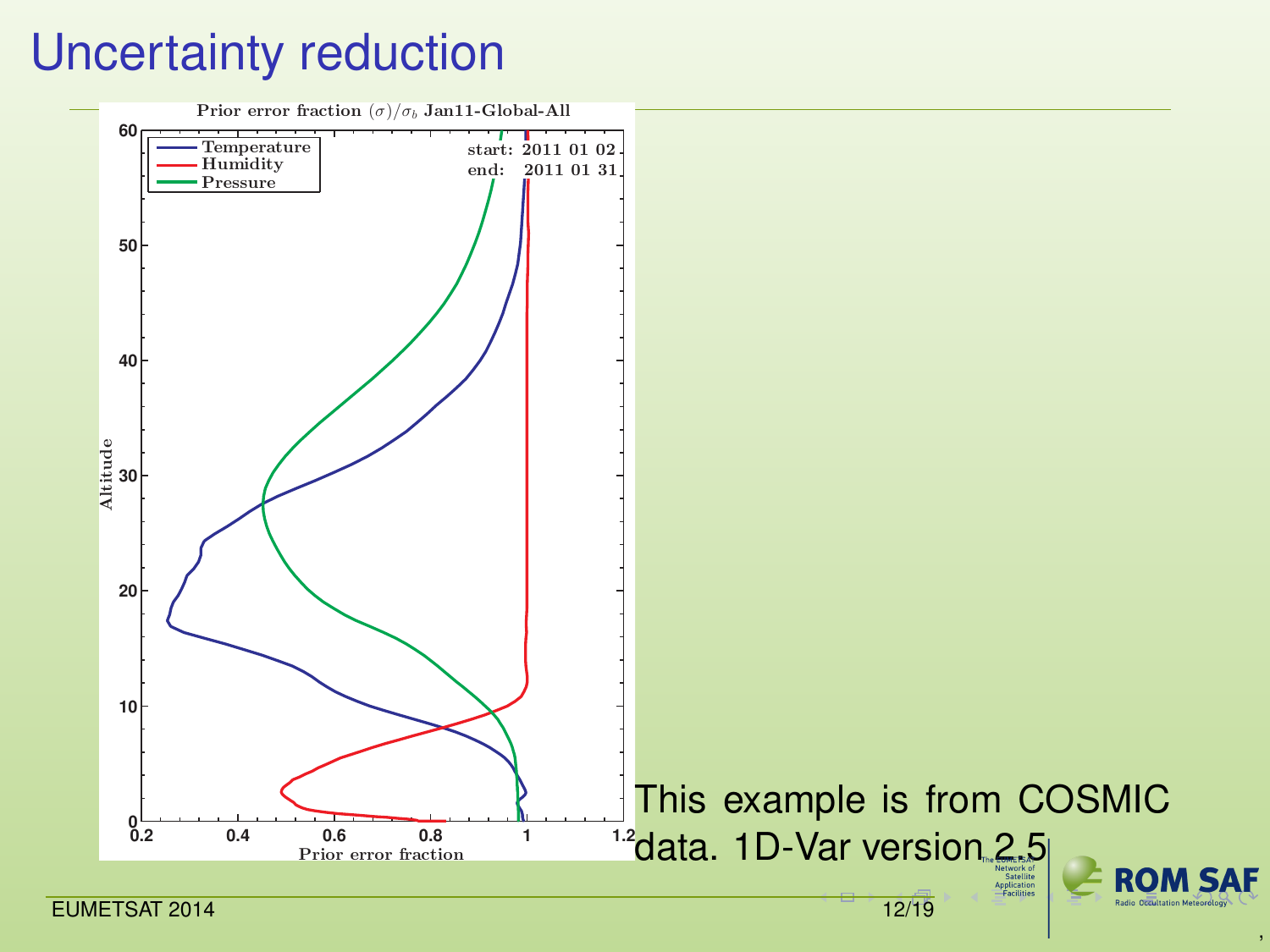**B**/**O** [tuning](#page-12-0)

The EUNETSAT<br>Network of<br>Satellite<br>Application<br>—Facilities



<span id="page-12-0"></span>,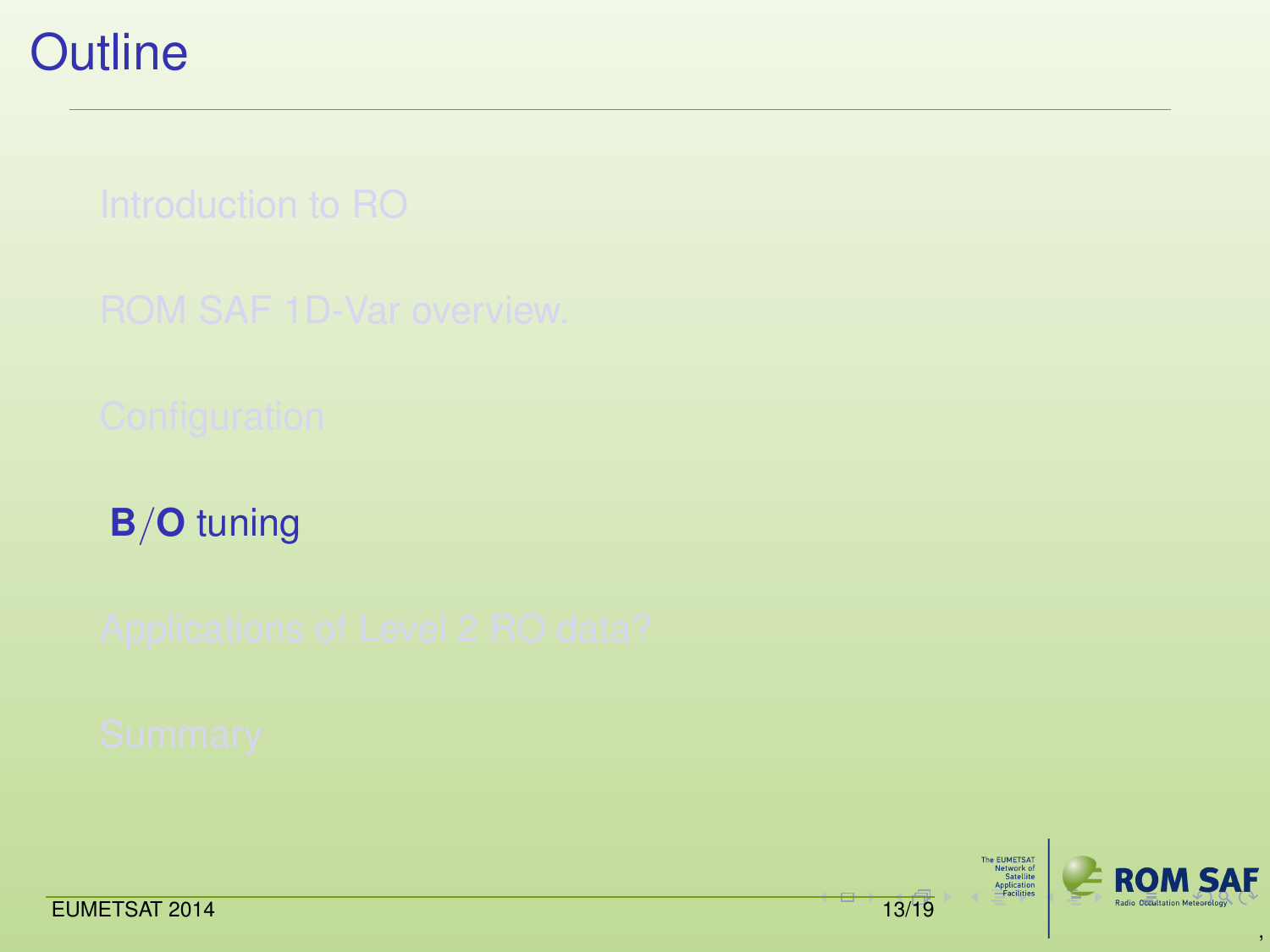### Desroziers relations

In refractivity space:

h(*o*−*b*)(*o*−*b*) *T* i = **HBH***T*+**O**

Desroziers et al. (2005)

<span id="page-13-0"></span>Confirming error model.

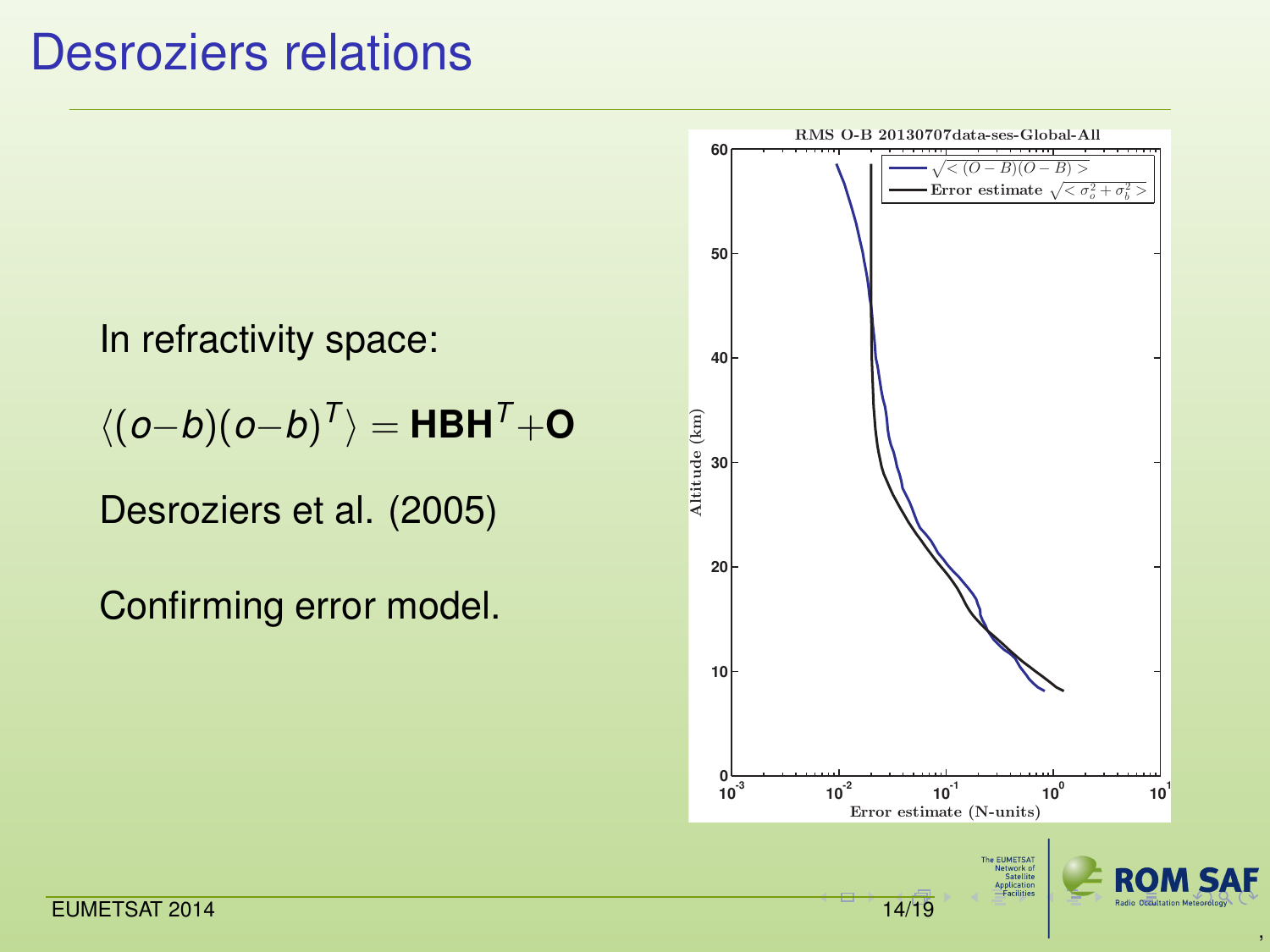## Characterization of 1D-var temperatures

Dashed red line: 1D-Var solution - observation. Dashed blue line: ECMWF analysis - observation.

**o**: Observation, (Dry Temperature) **a**: ECMWF analysis **b**: ECMWF forecast **c**: 1D-Var solution



**SA CUMETS** 



<span id="page-14-0"></span>,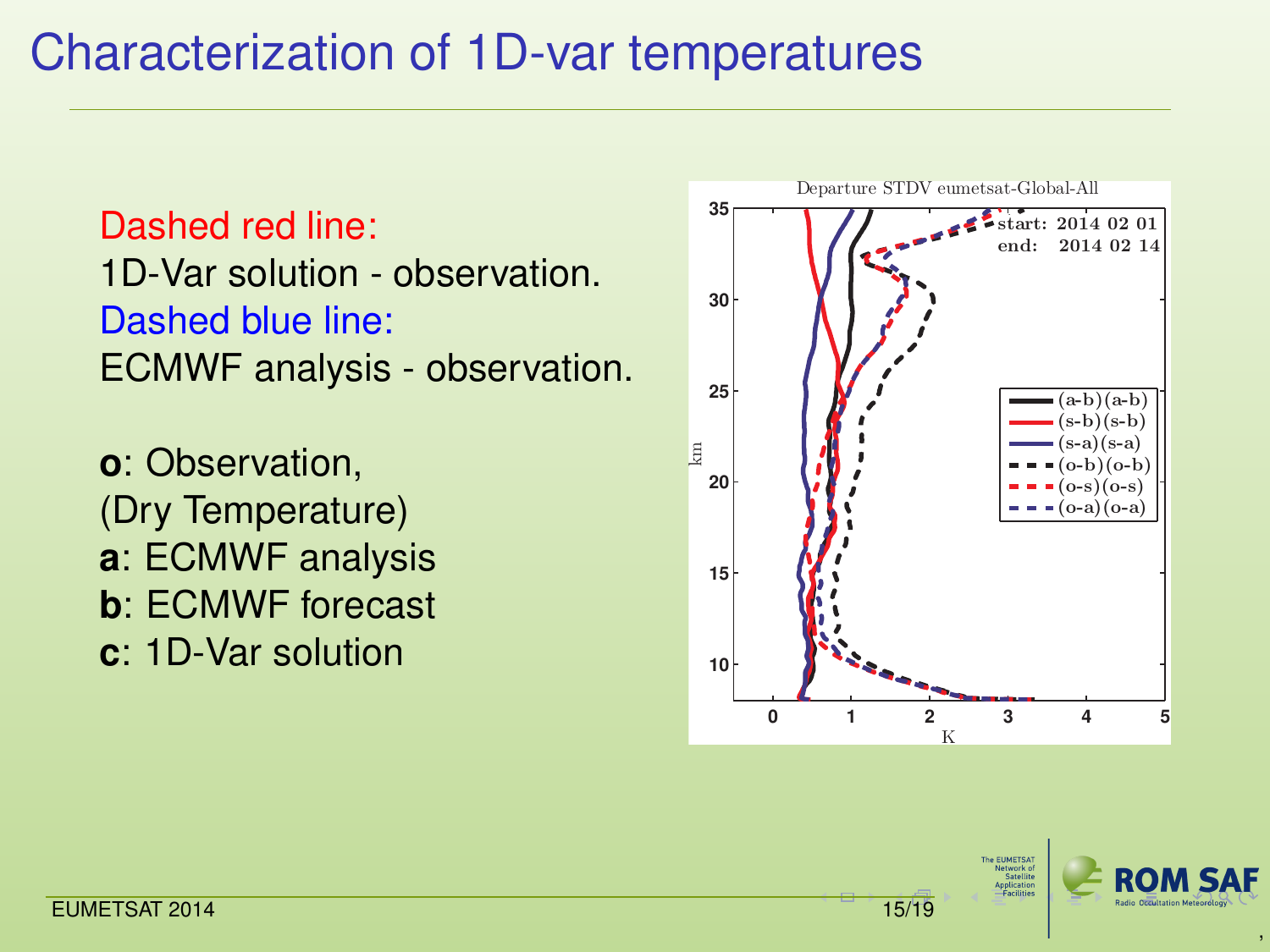[Applications of Level 2 RO data?](#page-15-0)

The EUNETSAT<br>Network of<br>Satellite<br>Application<br>—Facilities



<span id="page-15-0"></span>,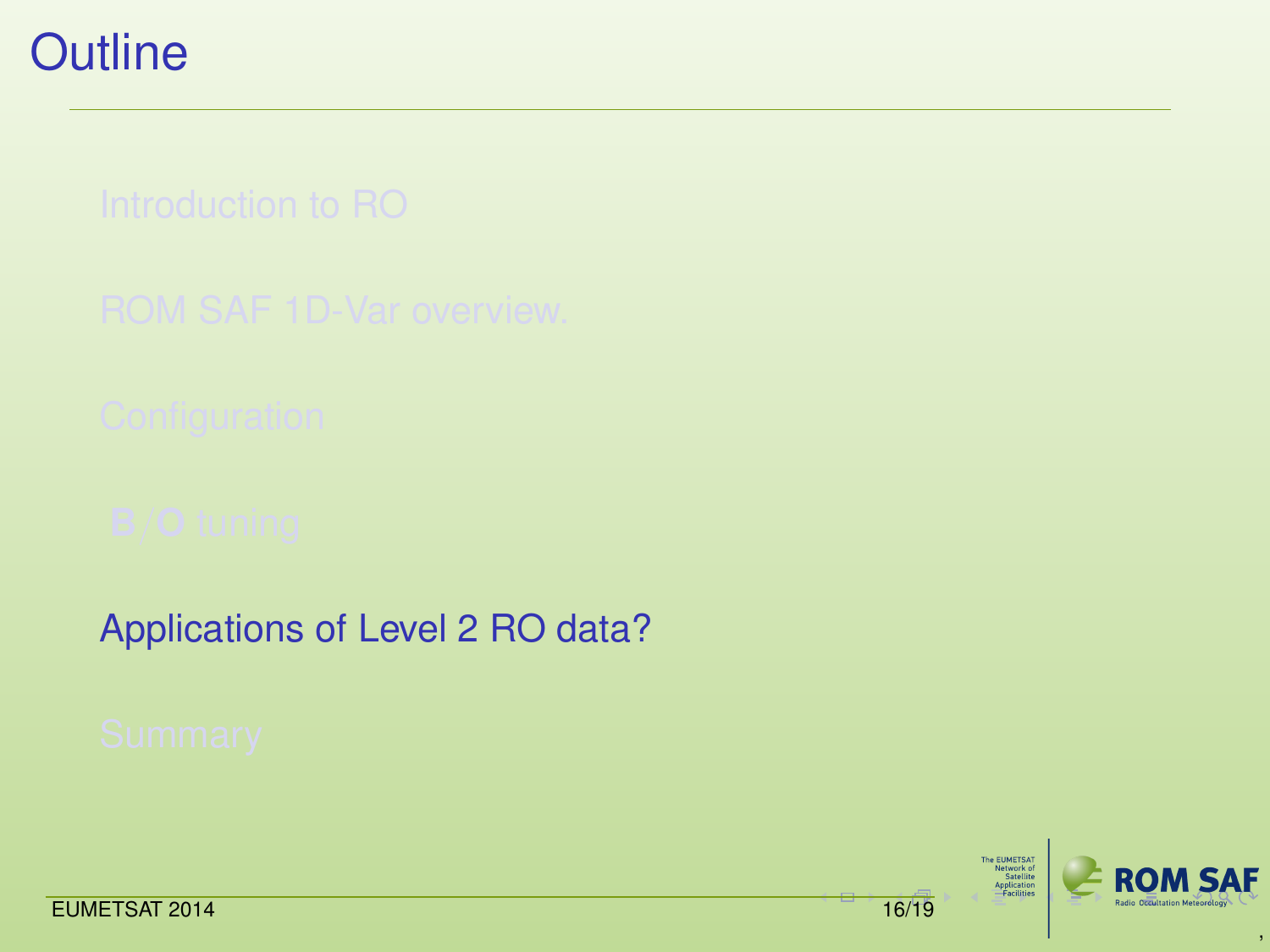# Usage of RO Data

Originally the intention was to provide *T*/*q*/*p* profiles for NWP, but nowadays NWP's assimilate bending angles directly.

Applications;

- Interest from meteorologists (DMI) "another radio sonde".
- $\blacktriangleright$  LAM assimilation (refractivity).
- $\triangleright$  On line calibration of vertically retrieved products.
- $\blacktriangleright$  Climate.
- $\blacktriangleright$  Ideas?

Additional value:

- $\blacktriangleright$  equivalent to globally distributed radio sondes
- $\triangleright$  available before ECMWF analysis
- $\triangleright$  different information content than  $\mathsf{FCMWF}$
- $\triangleright$  good for RO QC and monitoring

<span id="page-16-0"></span>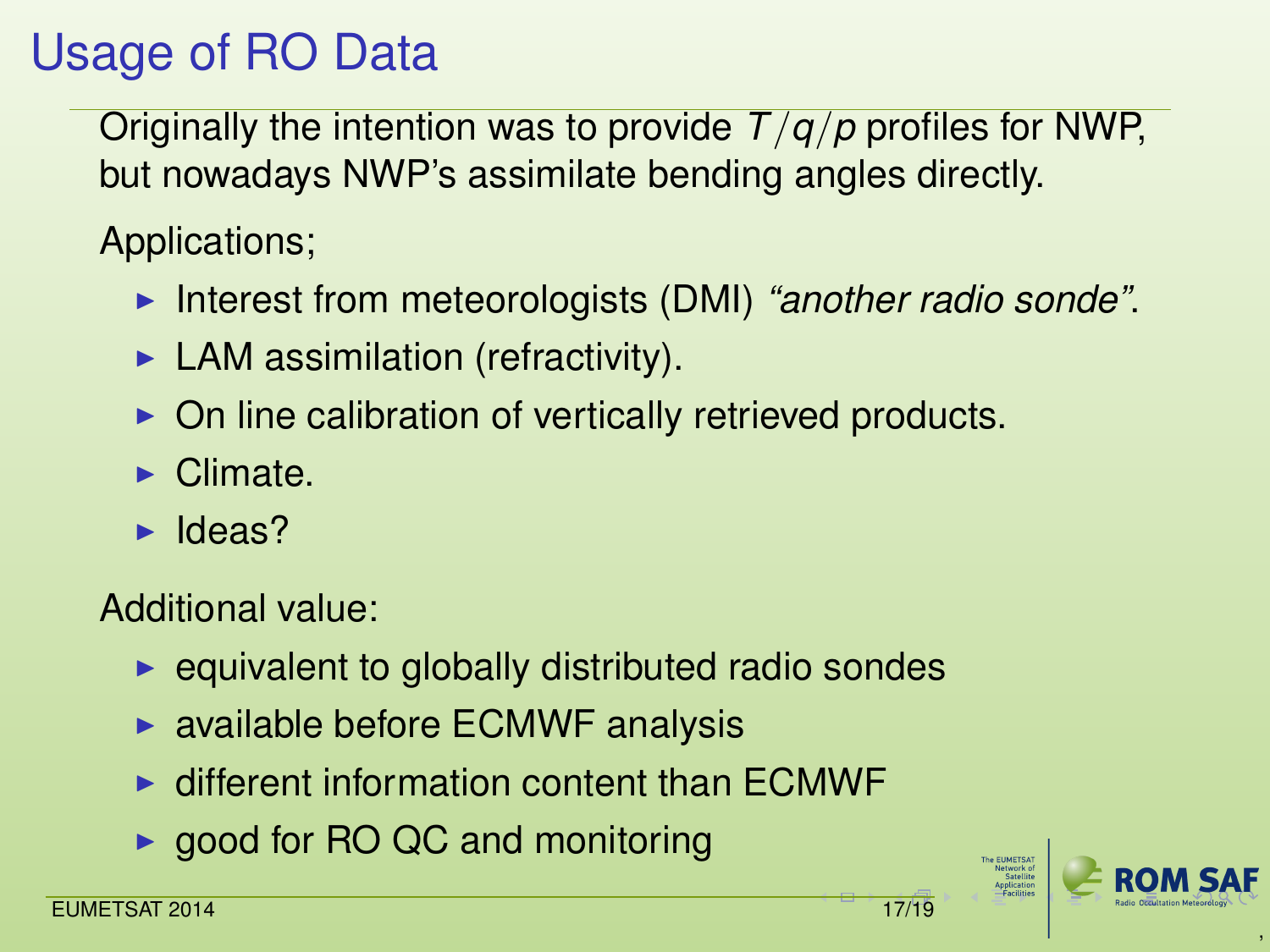**[Summary](#page-17-0)** 

The EUNETSAT<br>Network of<br>Satellite<br>Application<br>—Facilities



<span id="page-17-0"></span>,